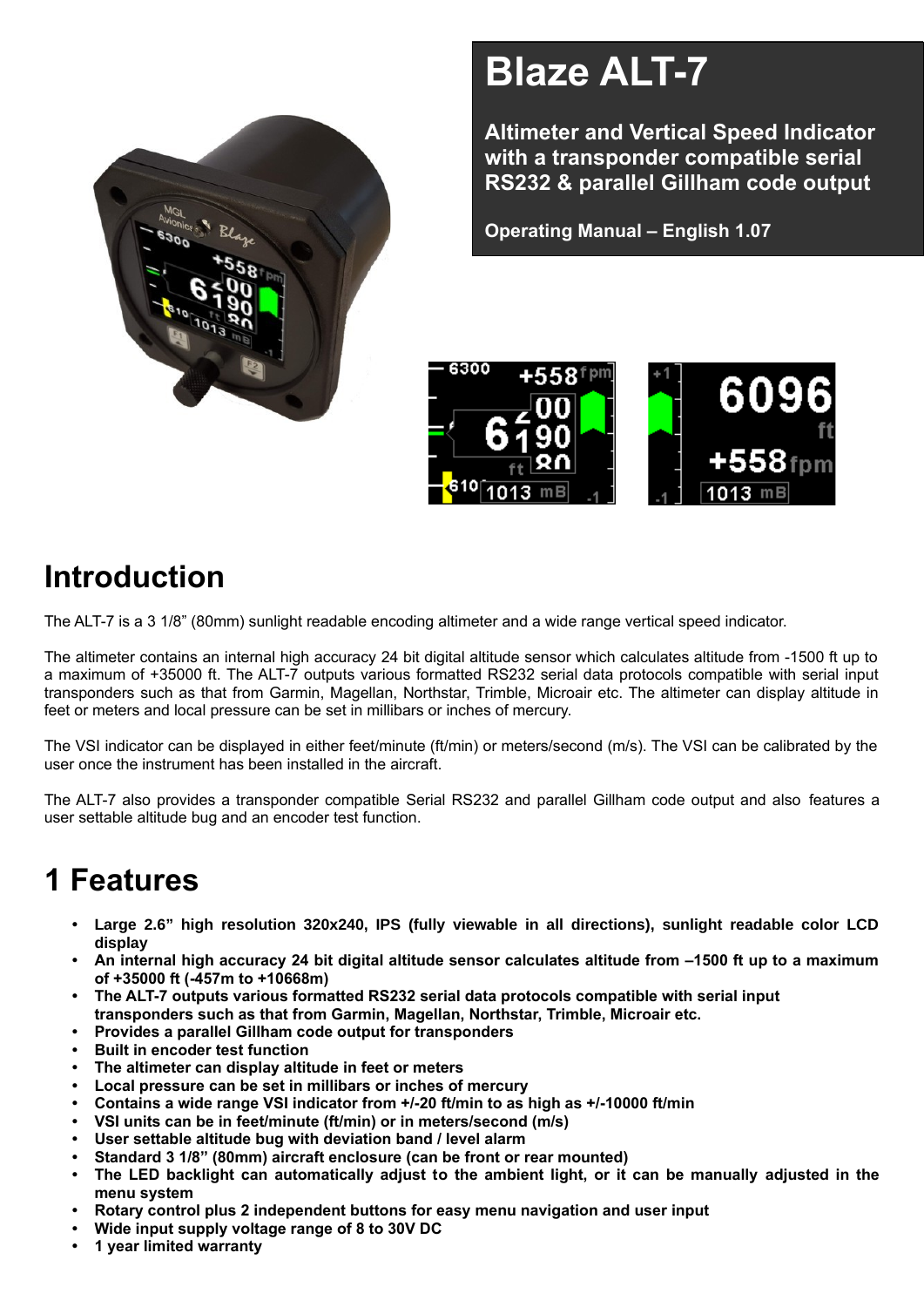## **Blaze ALT-7 Operating Manual** *Page 2*



pressure. Local pressure can be set in either mB or in "Hg.

# **3 Main Displays**

The ALT-7 has 2 different display screens. The main display screen can be selected in the *"ALT SETUP"* menu.

## **3.1 Altitude "TAPE" Display**

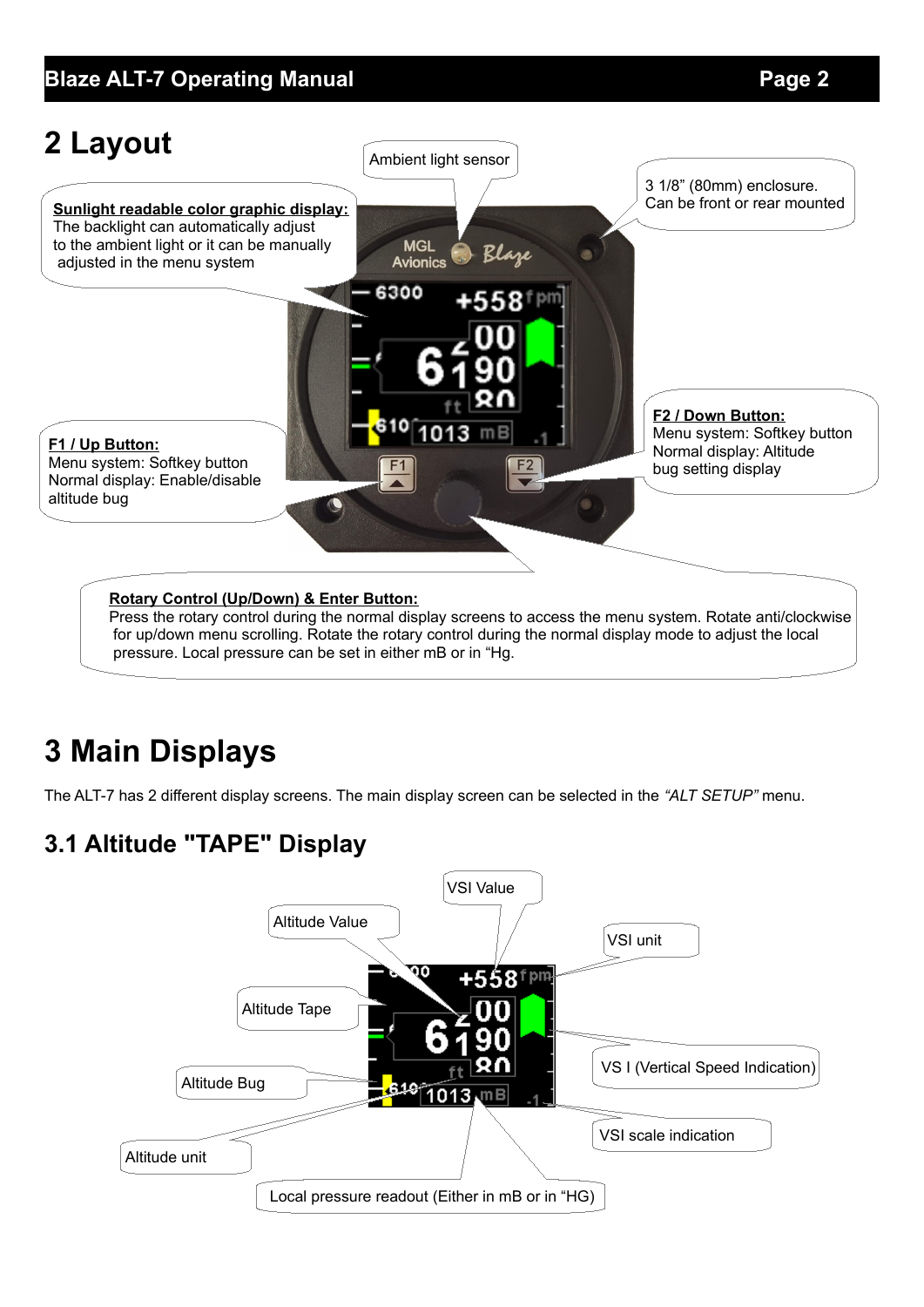## **3.2 Altitude "CLASSIC" Display**



## **3.3 Altitude Bug**



Press the F2/Down button during the altitude "TAPE" display to access the altitude bug setting screen. Press the F1/UP key to set the altitude bug to the current altitude or use the rotary control to adjust the altitude bug. Press the F2/Down key to change the increment / decrement unit to 50 or 500. Press the rotary control to exit and save.

Press the F1/Up button during the normal altitude "TAPE" display to enable or disable the altitude bug. The bug will be yellow when in the display screen and cyan when either above or below the limits of the display.

## **3.4 Deviation Band**



Use the rotary control to adjust the altitude deviation band. Press the F2/Down key to change the increment / decrement unit to 50 or 100. Press the rotary control to exit and save.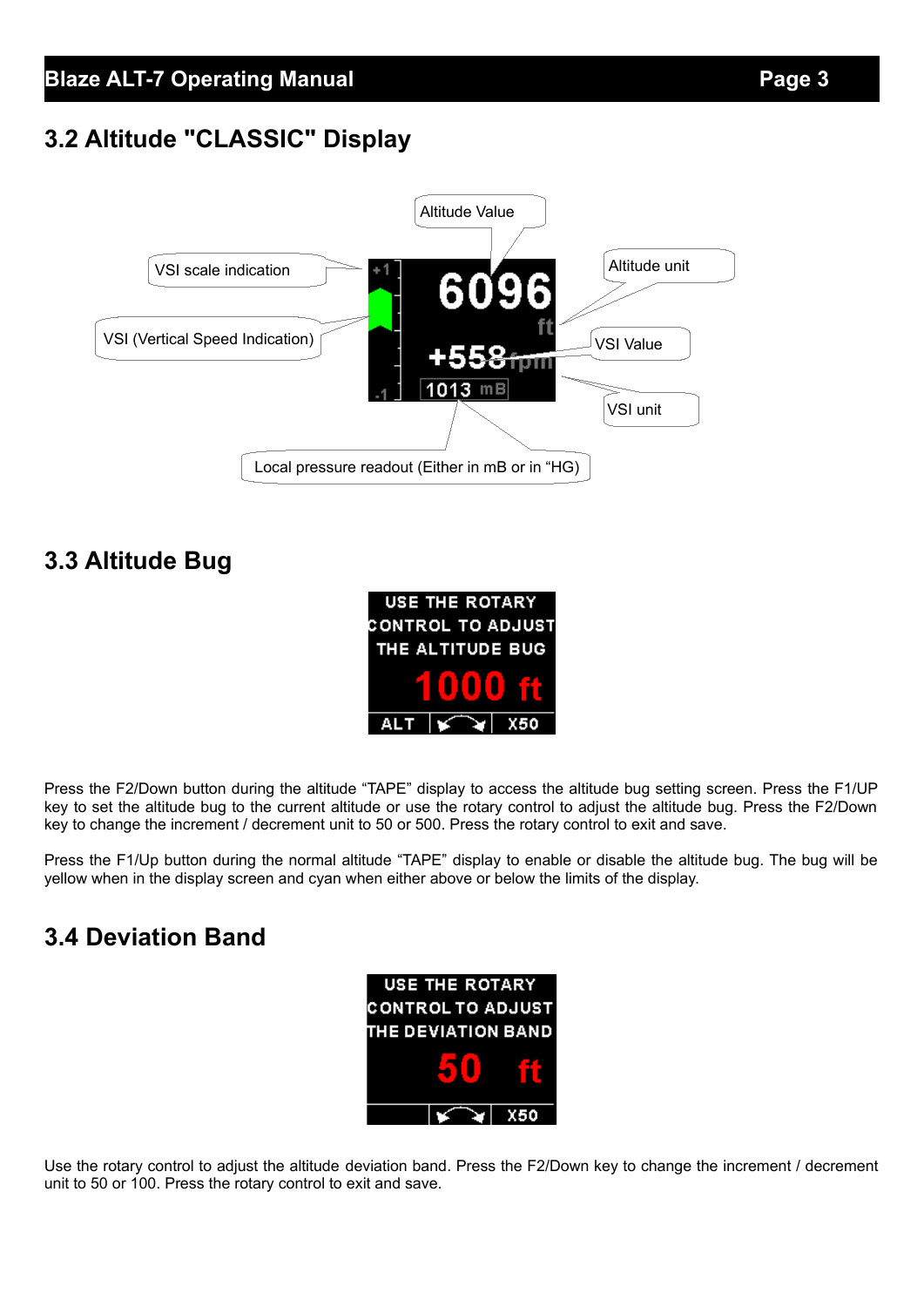# **4 Menu System**

Press the rotary control button during the normal display mode to enter the menu system. Use the rotary control to navigate through the menu system.



## **4.1 Exiting the menu system**

Press the F1/Up button to exit the menu system when the "EXIT" soft key is shown. All changes made during navigation of the menu system will be saved in non-volatile memory upon exiting. The instrument will not save any changes if you remove power before exiting the menu system.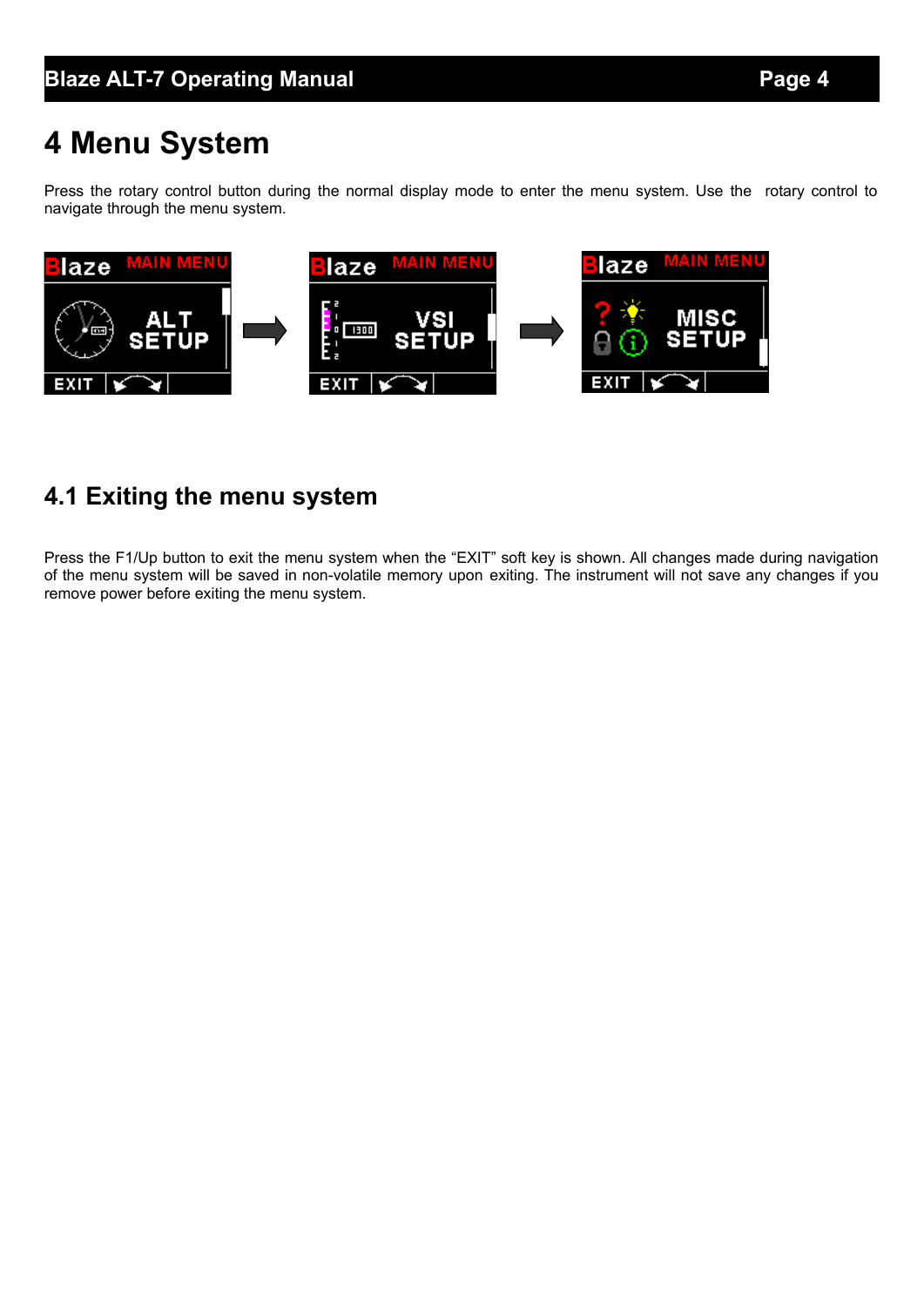## **4.2 ALT Setup (Altitude Setup)**



## *Style:*

Select the altitude display screen. Options include "TAPE" or "CLASSIC".

#### *Altitude Unit:*

Select if you want the altitude displayed in ft (feet) or m (meters).

## *Pressure Unit:*

Select if you want the local pressure displayed in mb (millibars) or "Hg (inches of mercury).

## *Resolution:*

Select the resolution of the altitude value, a selection of 1,10,25 or 100 ft or m can be selected.

## *Alarm:*

Select "DEVIATION" if you want the alarm to activate if the altitude exceeds the deviation limit band around the altitude bug, or "LEVEL" if you want the alarm to activate if the altitude exceeds the altitude bug.

## *ALT Calibrate*

This section allows for the calibration and fine tweaking of the altitude value. Before you begin, ensure that your calibrated and certified reference is set to the local pressure of 1013.25mB (29.92"Hg). The ALT-6 altitude value in ft (referenced to 1013.25mB (29.92"Hg)) is displayed in the top right hand corner of the display. All calibration must be done in feet.

The combined adjustments cater for both the altitude sensors offset and gain. Only start the calibration sequence once the instrument has been running for a minimum of 10 minutes.

Start the altitude calibration with the "CAL FACTOR" and make sure the "CAL GAIN" value is set to 100.00%.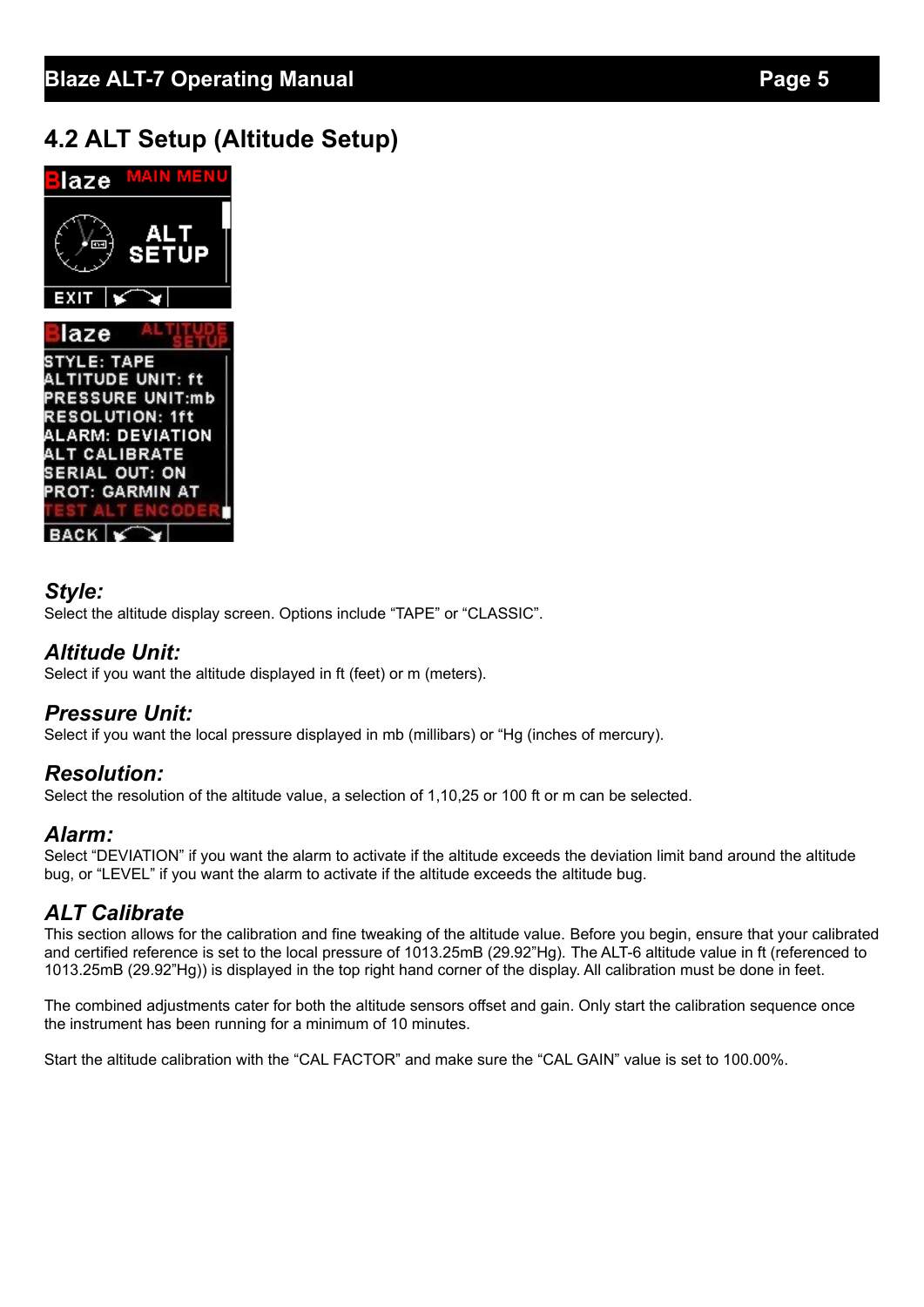## **Blaze ALT-7 Operating Manual** *Page 6*



## *Cal Factor:*

This is the pressure sensor offset in 0.1mB increments. Adjust your static pressure to be close to sea level pressure. The exact altitude is not important and can be up to several hundred feet. Adjust the calibration factor so the altitude readout in the top right hand corner of the display agrees with your pitot static test set.

## *Cal Gain:*

Once you are satisfied that the low level altitude "CAL FACTOR" is correct, apply a static pressure that will result in an altitude between 20000 and 30000 ft. Adjust the "CAL GAIN" until the altitude readout in the top right hand corner of the display agrees with your pitot static test set

**NOTE:** Adjusting the "CAL GAIN" also changes the low level altitude calibration achieved when adjusting the "CAL FACTOR". Please recheck your low level altitude calibration and adjust if necessary. Recheck your altitude readout at the higher altitude, and if needed slightly adjust the "CAL GAIN" again. Repeat the process until you are satisfied with both the "CAL FACTOR" altitude and the "CAL GAIN" altitude.

#### *Serial Out:*

Select *"ON"* to enable the RS232 serial altitude output. This formatted serial RS232 message can be directly interfaced to various RS232 serial input transponders.

#### *Prot:*

Select the protocol of the serial RS232 output message. The protocol can be selected between GARMIN AT, Magellan, Northstar / Garmin, Trimble / Garmin, MGL Avionics and Microair UAV. Please note that the baud rate is automatically adjusted according to which protocol is selected. The output format is as follows. The message contains the current pressure altitude with a fixed reference to 1013.25mB (29.92 inches mercury). All protocols use 8 databits, no parity, and 1 stop bit. The message is outputted once a second.

| <b>Protocol</b>  | <b>Baud</b> | <b>Message format</b>                                                                                    | <b>Example</b>        |
|------------------|-------------|----------------------------------------------------------------------------------------------------------|-----------------------|
|                  | Rate        |                                                                                                          |                       |
| <b>Garmin AT</b> | 1200        | #AL, space, +/-, five altitude digits right<br>justified zero padded, T+25, checksum,<br>carriage return | #AL +02372T+25DF[CR]  |
|                  |             | The checksum is a simple modulo 256 sum                                                                  |                       |
|                  |             | of the binary values of the individual                                                                   |                       |
|                  |             | characters. The checksum is sent as two                                                                  |                       |
|                  |             | characters in hexadecimal format                                                                         |                       |
| Magellan         | 1200        | #MGL, +/-, five altitude digits right justified<br>zero padded, T+25, checksum, carriage<br>return       | \$MGL+02372T+2513[CR] |
|                  |             | The checksum is a simple modulo 256 sum                                                                  |                       |
|                  |             | of the binary values of the individual                                                                   |                       |
|                  |             | characters. The checksum is sent as two                                                                  |                       |
|                  |             | characters in hexadecimal format                                                                         |                       |
| Northstar,       | 4800        | ALT, space, five altitude digits right justified                                                         | ALT 02372[CR]         |
| Garmin           |             | zero padded, carriage return                                                                             |                       |
| Trimble,         | 9600        | ALT, space, five altitude digits right justified                                                         | ALT 02372[CR]         |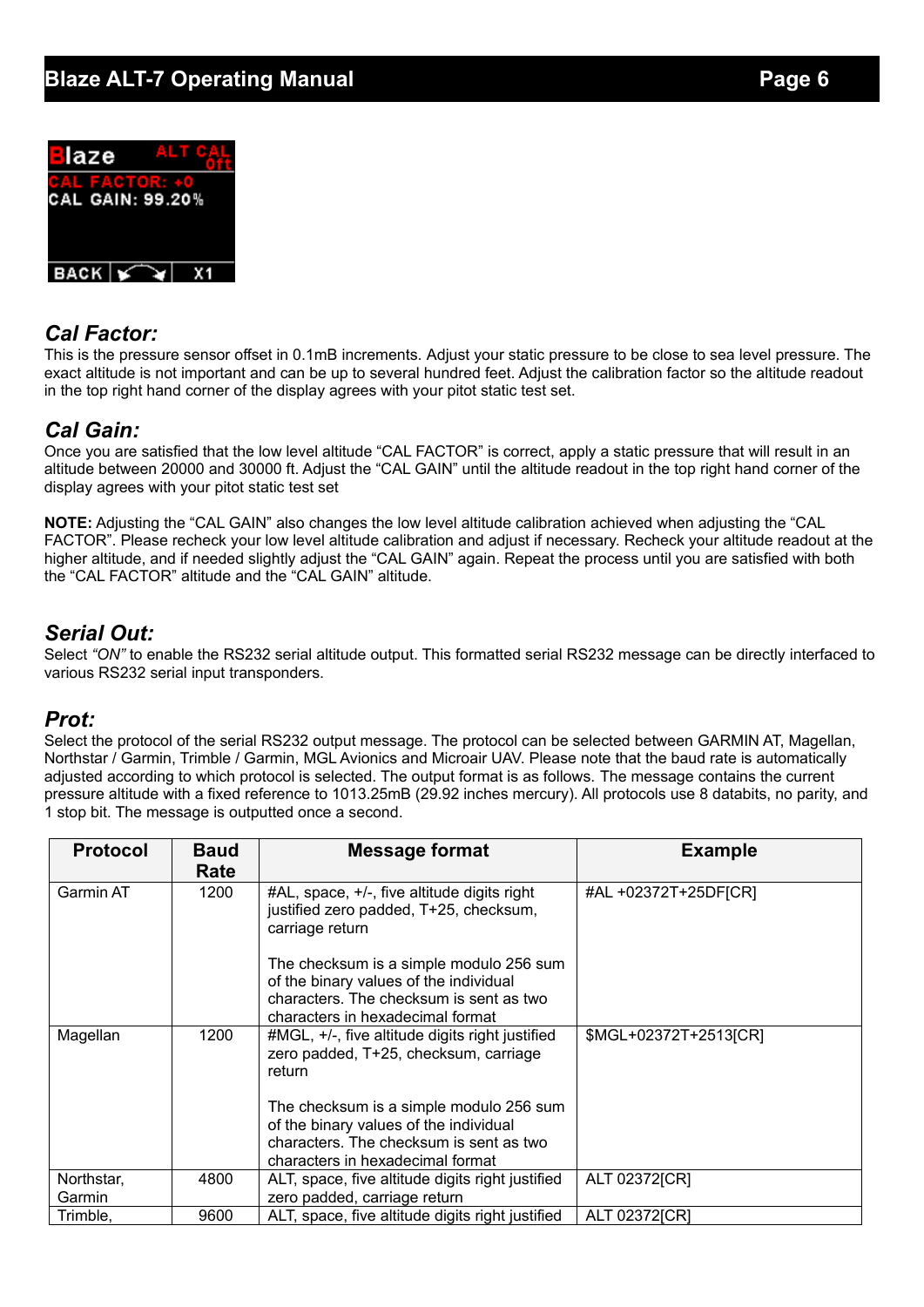| Garmin<br>GTX327,<br>GTX328,<br>GTX330<br>(Set on Icarus) |       | zero padded, carriage return                                                                                                                                                                                                                                                                                                                                                                                                                                                                                          |                                                   |
|-----------------------------------------------------------|-------|-----------------------------------------------------------------------------------------------------------------------------------------------------------------------------------------------------------------------------------------------------------------------------------------------------------------------------------------------------------------------------------------------------------------------------------------------------------------------------------------------------------------------|---------------------------------------------------|
| <b>MGL Avionics</b>                                       | 9600  | ALT, +/-, five altitude digits right justified<br>zero padded, 1013.25mB (29.92"Hg)<br>referenced, C, +/-, five altitude digits right<br>justified zero padded (corrected to local<br>pressure), L, local pressure setting in<br>millibars, +/-, four digit VSI reading right<br>justified zero padded in ft/min, X,<br>checksum, carriage return<br>The checksum is a simple modulo 256 sum<br>of the binary values of the individual<br>characters. The checksum is sent as two<br>characters in hexadecimal format | ALT+02372C+02372L1013+0000XCAJ<br>CR <sub>1</sub> |
| Microair UAV                                              | 9600  | STX, a, =, five altitude digits right justified<br>zero padded, ETX                                                                                                                                                                                                                                                                                                                                                                                                                                                   | $[STX]a=02372[ETX]$                               |
| Infiniteg                                                 | 57600 | See Infiniteg protocol format below                                                                                                                                                                                                                                                                                                                                                                                                                                                                                   |                                                   |
| $STX=0x02$<br>$ETX=0x03$<br>$CR = 0x0D$                   |       |                                                                                                                                                                                                                                                                                                                                                                                                                                                                                                                       |                                                   |

#### **Infiniteq protocol format:**

## **STX, Address, Message type, Length, Data payload, Checksum, ETX**

STX: Start of text (0x02)

Address: unsigned char (8bit), (0x01)

Message Type: unsigned char (8bit), (0x05)

Length: unsigned char (8bit), Length of the data payload (does not include the STX, Address, message type, checksum or ETX), (0x06)

Data payload:

Altitude: Signed Long (32 bit), Altitude in feet (Referenced to 1013.25mB)

Vertical Speed: Signed Int (16 bit), Vertical Speed in ft/min

Checksum: unsigned char (8bit), XOR of all bytes starting from the unit address to the end of the data payload. The checksum is seeded with 0xa5. (does not include the STX or ETX)

ETX: End of text (0x03)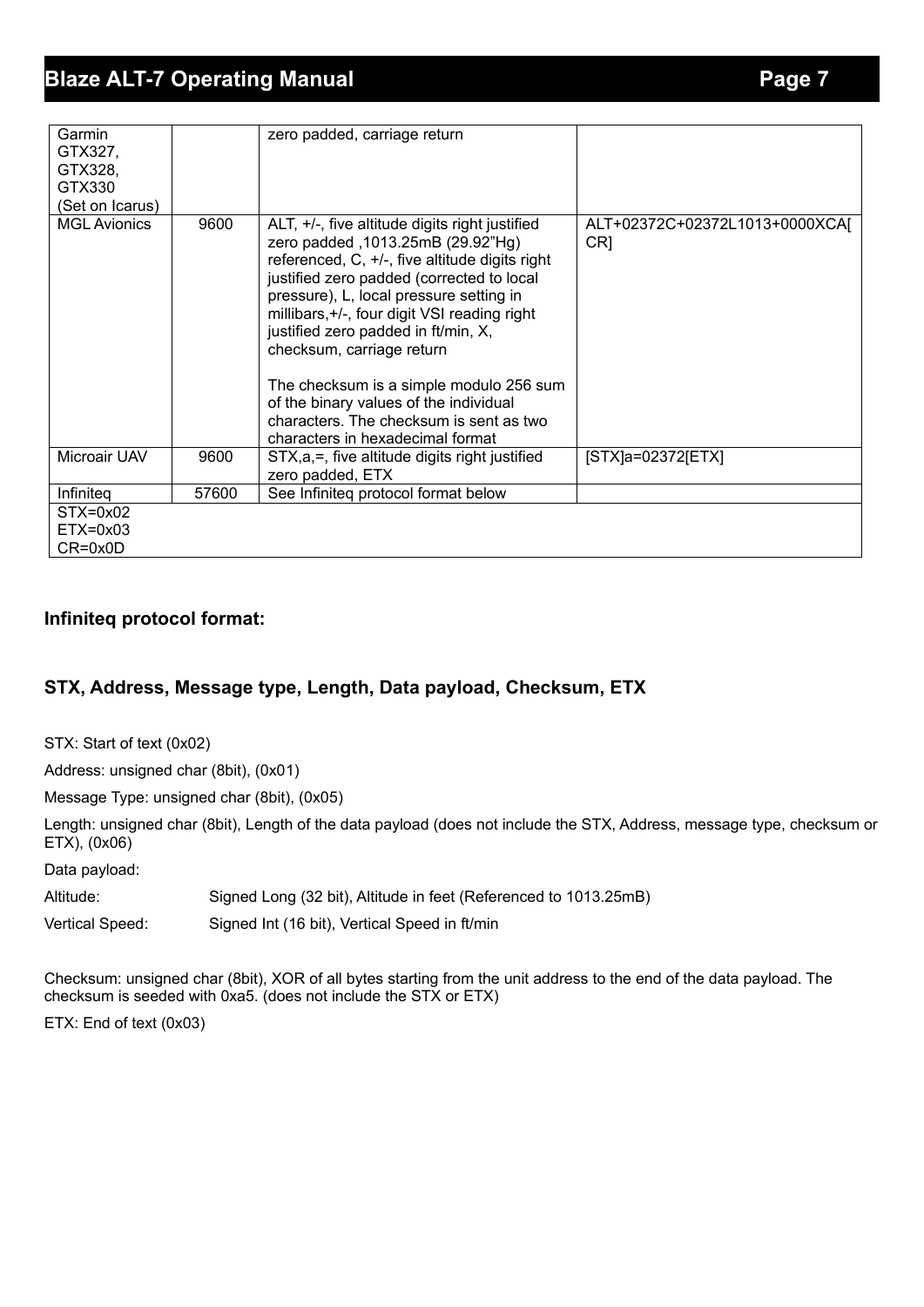#### *Test Alt Encoder:*

This is a handy function to test the ALT-7 transponder interface once the installation has been completed. The serial output will output specific altitudes which can then can be used to test the serial RS232 output and the parallel gillham output. The ALT-7 will resume the normal output of the indicated altitude upon exiting the test function.



The following codes are outputted:

| <b>Altitude</b> | D <sub>4</sub> | A1 | A <sub>2</sub> | A <sub>4</sub> | <b>B1</b> | <b>B2</b> | <b>B4</b> | C <sub>1</sub> | C <sub>2</sub> | C <sub>4</sub> |
|-----------------|----------------|----|----------------|----------------|-----------|-----------|-----------|----------------|----------------|----------------|
| $-1000$ ft      |                |    | 0              | 0              | 0         | 0         | 0         |                |                |                |
| $-900$ ft       |                | ∩  | 0              | 0              | 0         | 0         | 0         |                |                |                |
| $-700$ ft       |                | 0  | 0              | 0              | 0         | 0         |           |                |                |                |
| $-400$ ft       |                | 0  | 0              | 0              | 0         |           |           |                |                |                |
| $-200$ ft       |                | n  | 0              | 0              | 0         |           |           | ი              |                |                |
| 800ft           |                | 0  | 0              | 0              |           |           | 0         | 0              |                |                |
| 2800ft          |                | U  | 0              |                |           | ი         | 0         |                |                |                |
| 6800ft          |                | n  | и              |                | 0         | 0         | 0         | ი              |                |                |
| 14800ft         | 0              |    | ◢              | 0              | 0         | 0         | 0         | 0              |                |                |
| 30800ft         |                |    | ი              | n              | 0         |           | ი         |                |                |                |

Each altitude reporting code line must be tested for integrity of connection if at any time the aircraft connections to the transponder or altitude data source have been removed and reconnected. Integrity of the connections may be verified by performing a test of mode C function of the transponder system.

**Warning:** Do not use this function while in flight as incorrect altitude information will be sent to the transponder.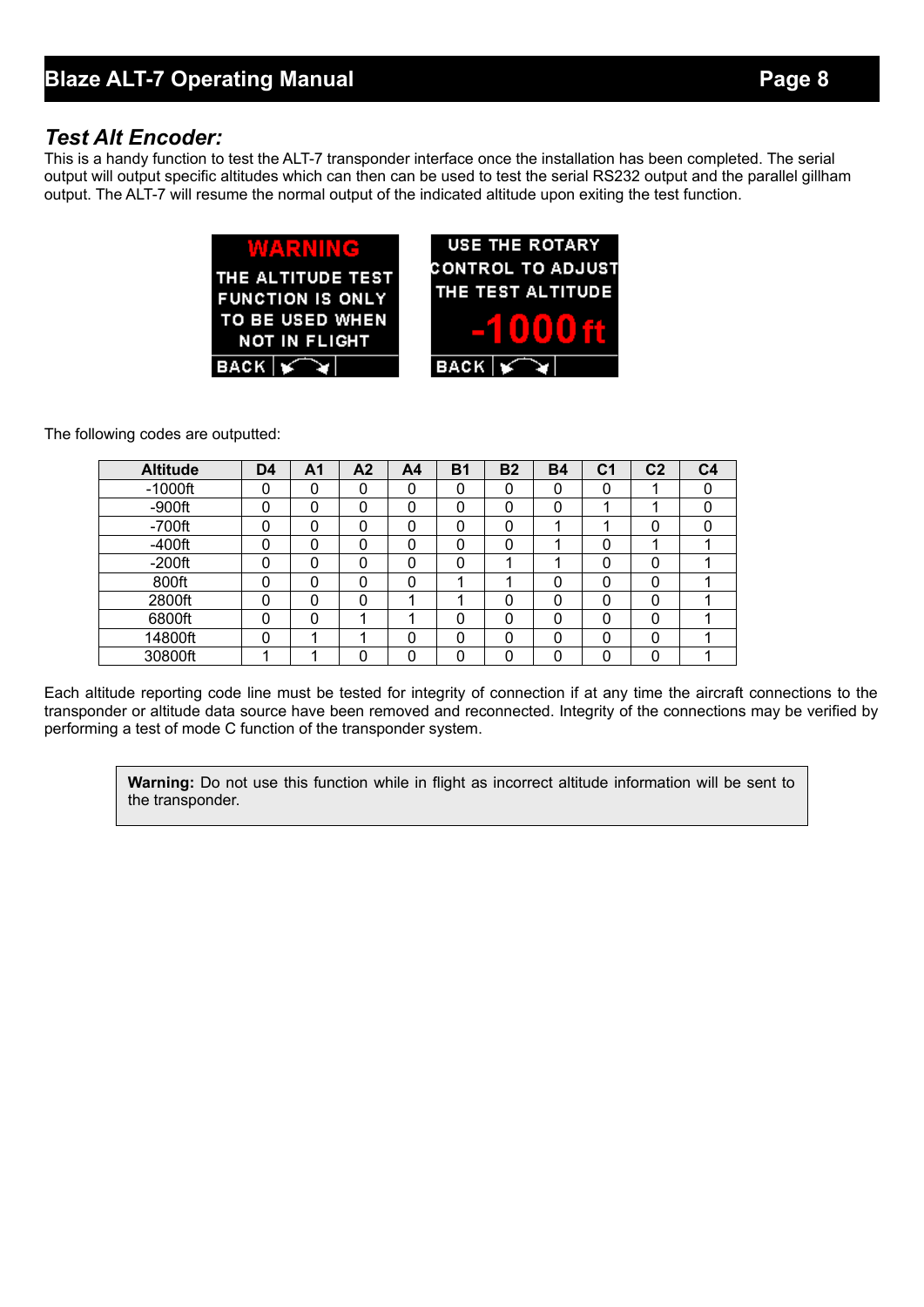## **4.3 VSI Setup (Vertical Speed Indicator Setup)**





## *VSI Display:*

Select if you want the VSI display to be shown on the altitude *"TAPE"* display. The VSI display is always shown on the altitude *"CLASSIC"* display.

## *VSI Unit:*

Select if you want the VSI to be displayed in *"ft/min"* (feet/minute) or *"m/s"* (meters/second).

#### *Scale:*

Select the VSI scale most suited for your aircraft.

## *VSI Cal:*

This is a function that is used to calibrate your VSI to read exact rates of climb or decent. This function works as a percentage of initial reading. The default setting for this function is 100%. Increasing this value increases the VSI reading and decreasing the value decreases the reading.

#### **Suggested VSI calibration method**

After you have installed the instrument, perform a calibration flight. This should be done in very calm conditions. Turbulence and thermal activity will make accurate calibration impossible. Many areas have ideal conditions during early mornings or late afternoons. Place the instrument in ft/min for ease of calibration. Take your aircraft to a few thousand feet above ground and start a glide with a low power setting. Take a stopwatch and when the glide is stable (stable VSI reading) start the stopwatch. Take note of your altimeter reading at the same time. Continue the stable glide for one minute exactly. After the minute has finished, take another reading of your altimeter.

#### **Example:**

VSI reading during stable glide: -400 ft/min Start altitude: 2500 ft. End altitude: 2050 ft. In the above example the VSI is under reading by about 12%. Set your VSI calibration to 112% to cancel out the error.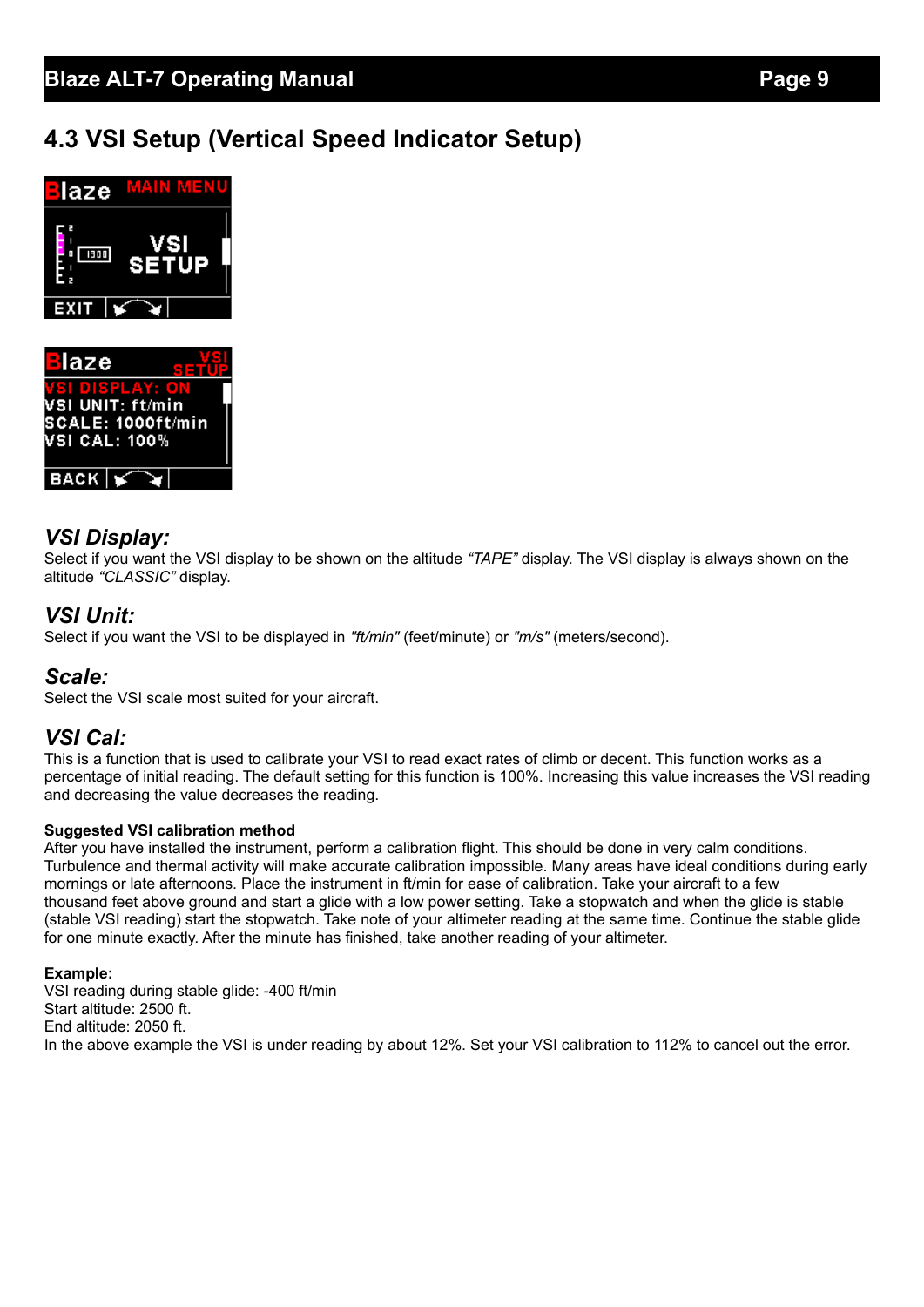## **4.4 MISC Setup (Miscellaneous Setup)**



**SECURITY SETUP INFORMATION DEFAULT SETTINGS**  $BACK \, | \leq$ 

## *Backlight:*

| laze        | <b>EACKLIC</b>                        |
|-------------|---------------------------------------|
|             | GKLICHT: MAN<br><b>USE THE ROTARY</b> |
|             | CONTROL TO ADJUST<br>THE BACKLIGHT    |
|             |                                       |
| <b>BACK</b> |                                       |



e.

Select manual or automatic backlight control.

Use the rotary control in manual mode to adjust the backlight brightness.

Allow 3 seconds for the display to adjust to the ambient lighting conditions when using the automatic backlight mode. The display will set the backlight to the dim setting if the ambient light is less then the threshold setting, alternatively the display will set the backlight to the bright setting if the ambient light is greater then the threshold setting. The ambient light received is shown as the ADC value in the top header. Use this value to set the threshold value.

## *Security Setup:*

 $BACK$ 

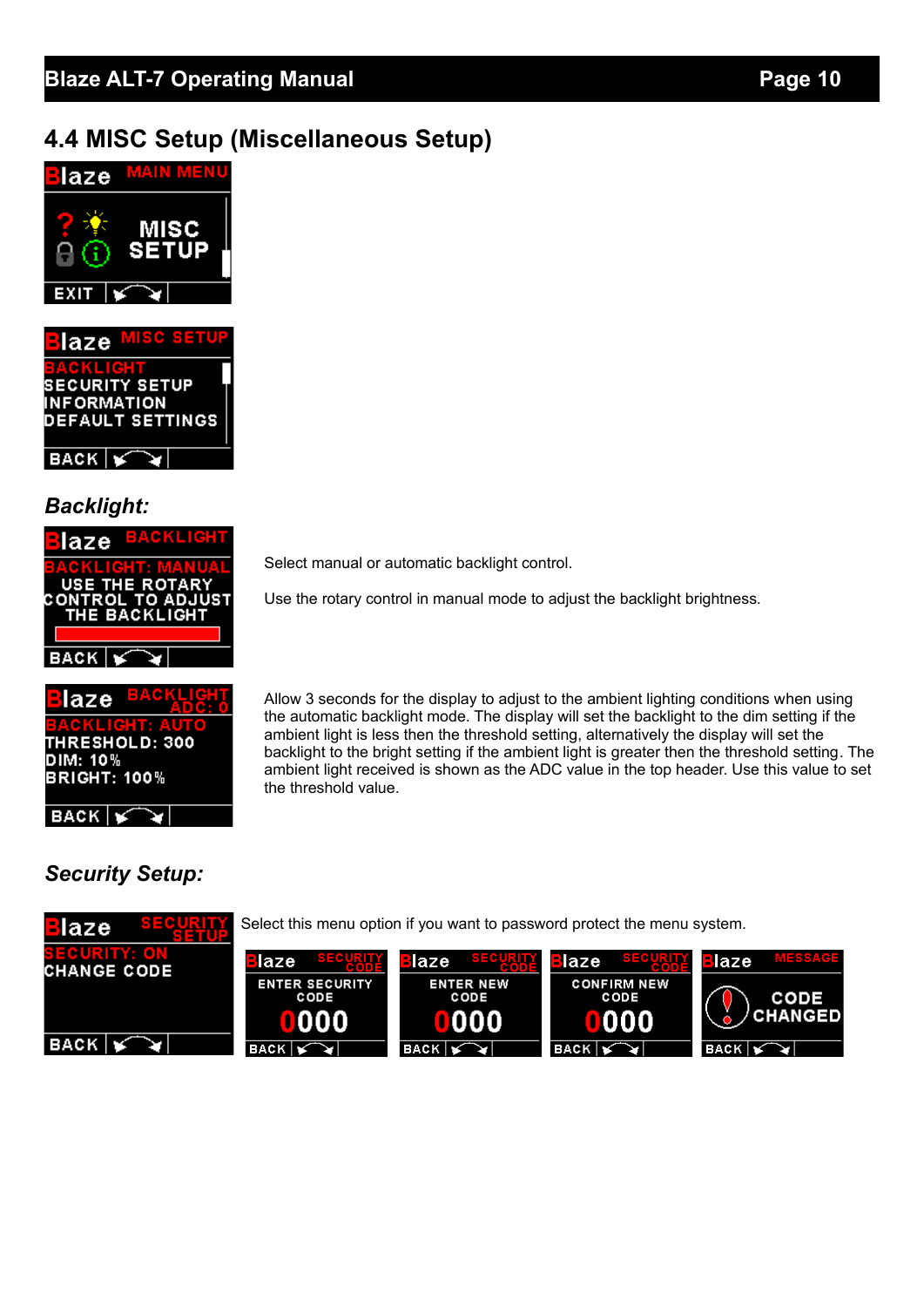## **Blaze ALT-7 Operating Manual** *Page 11*

#### *Information:*



*Default Settings:*



Select this menu option to reset all the settings to factory defaults.

This menu option displays information about the unit.

# **5 Loading factory default settings**



Press and hold the F1/Up button and rotary control during power up to load the preprogrammed factory default settings. The following screen will be displayed:

Factory default settings can also be loaded in the Miscellaneous setup menu.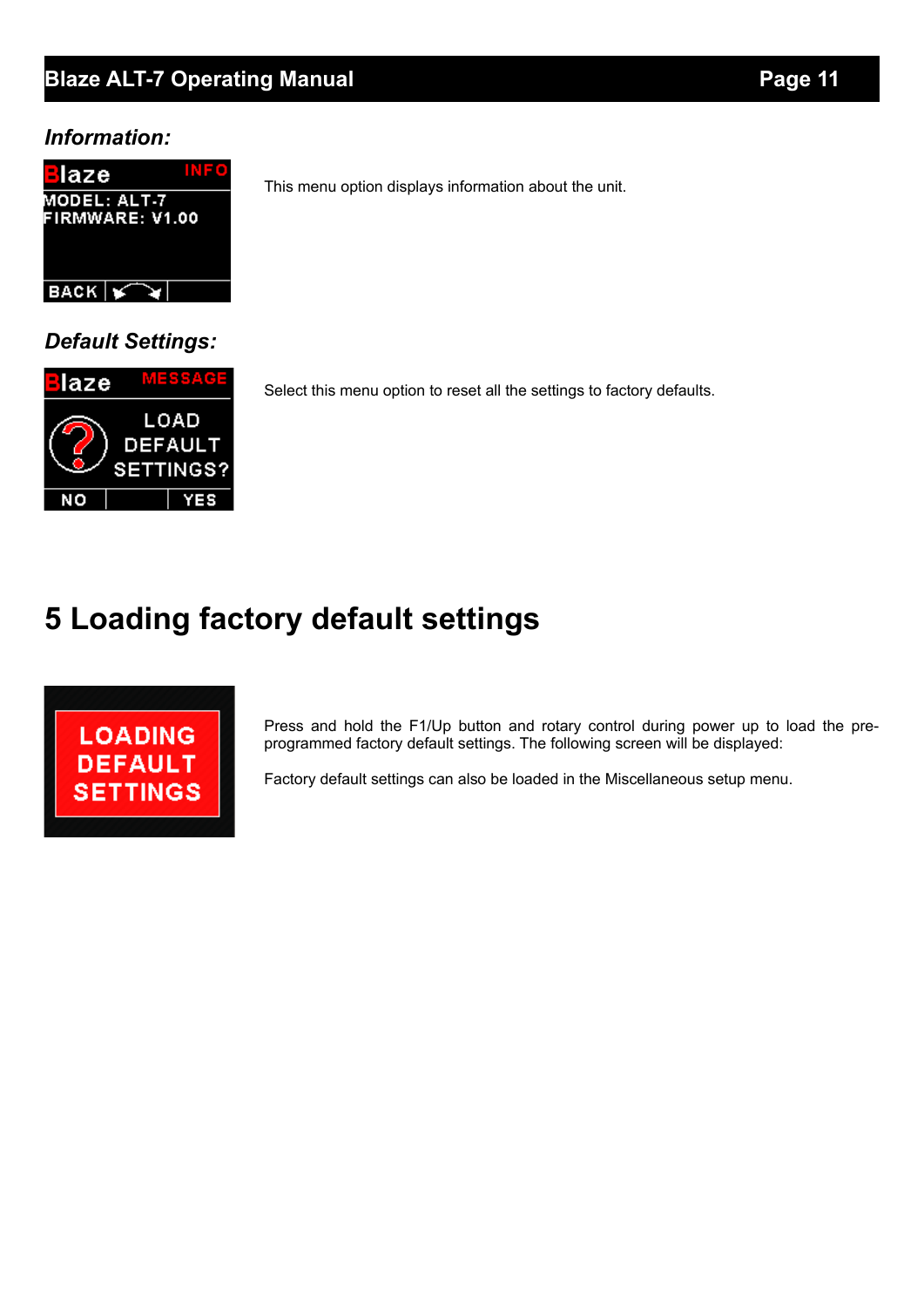# **6 Error Messages**



<sup>600∣</sup>1013 mB

Unit settings CRC error. Load default settings to restore to factory defaults. If the error message still persists then it could possibly be a non-volatile memory failure in which case the instrument will then have to be returned to the factory.

Calibration constants CRC error. The instrument could possibly have a non-volatile memory failure in which case the instrument will then have to be returned to the factory.

Internal flash CRC error. The instrument does a firmware check on the program when power is applied to the instrument . If the program is corrupt in any way then the internal flash CRC error will be displayed. Reload the instruments firmware and load default settings. If the error message still persists then it could possibly be an internal flash memory failure in which case the instrument will then have to be returned to the factory.

Altitude sensor error. The instrument could have a faulty altitude sensor in which case the instrument will then have to be returned to the factory.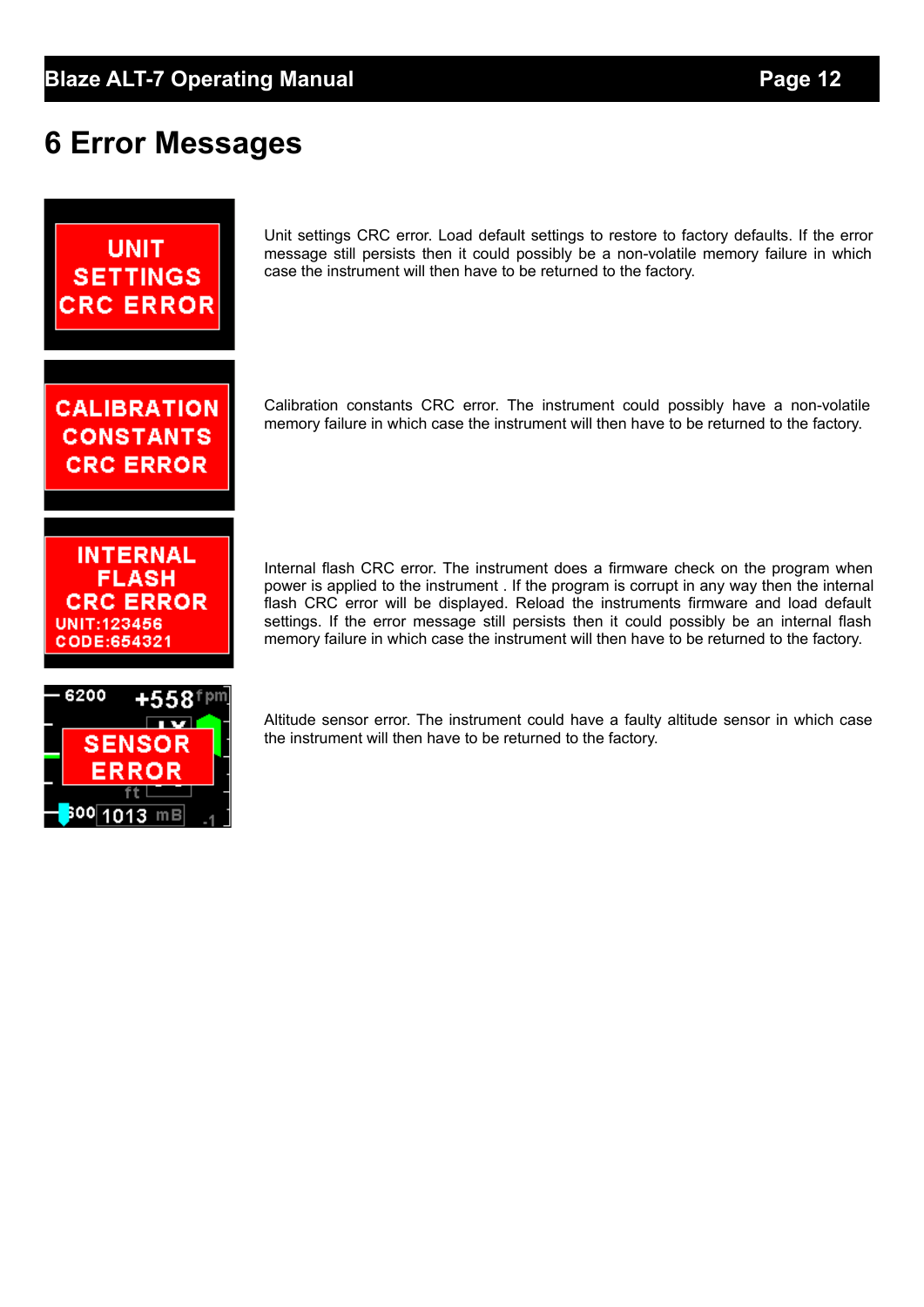# **7 Specifications**

| <b>Operating Temperature Range</b>    | -10°C to +55°C (14°F to 131°F)                                                                                                                                                      |  |  |  |  |
|---------------------------------------|-------------------------------------------------------------------------------------------------------------------------------------------------------------------------------------|--|--|--|--|
| <b>Storage Temperature Range</b>      | -20°C to 80°C (-4°F to 176°F)                                                                                                                                                       |  |  |  |  |
| <b>Humidity</b>                       | <85% non-condensing                                                                                                                                                                 |  |  |  |  |
| <b>Power Supply</b>                   | 10 to 30Vdc                                                                                                                                                                         |  |  |  |  |
| <b>Current Consumption</b>            | Approx. 125mA @ 12V (backlight highest setting), 45mA @12V (backlight<br>lowest setting)                                                                                            |  |  |  |  |
| <b>Display</b>                        | 2.6" 320x240 IPS color LCD display<br>Minimum 600cd/m2 brightness<br>Sunlight readable with anti-glare coating<br>LED Backlight can be set to automatic or can be manually adjusted |  |  |  |  |
| <b>Alarm Output</b>                   | Open collector transistor switch to ground<br>Maximum rating 0.25A                                                                                                                  |  |  |  |  |
| <b>Dimensions</b>                     | see Blaze series dimensional drawing                                                                                                                                                |  |  |  |  |
| <b>Enclosure</b>                      | 3 1/8" (80mm) ABS, black in color, front or rear mounting. Flame retardant.                                                                                                         |  |  |  |  |
| Weight                                | Approx. 180 grams (Instrument excluding cables)                                                                                                                                     |  |  |  |  |
| Non-volatile memory storage           | 100000 write cycles                                                                                                                                                                 |  |  |  |  |
| <b>Altitude sensor ADC resolution</b> | 24 bit                                                                                                                                                                              |  |  |  |  |
| Altimeter range                       | -1500ft to +35000ft (-457m to +10668m)                                                                                                                                              |  |  |  |  |
| <b>Altitude units</b>                 | ft or m                                                                                                                                                                             |  |  |  |  |
| <b>Baro Correction Range (inHg)</b>   | 28.00 to 31.00 "Hg                                                                                                                                                                  |  |  |  |  |
| <b>Baro Correction Range (mB)</b>     | 946 to 1050 mb                                                                                                                                                                      |  |  |  |  |
| <b>Pressure units</b>                 | "Hg or mb                                                                                                                                                                           |  |  |  |  |
| <b>VSI range</b>                      | +-20ft/min to +-10000ft/min                                                                                                                                                         |  |  |  |  |
| <b>VSI units</b>                      | ft/min or m/s                                                                                                                                                                       |  |  |  |  |
| <b>Serial Port</b>                    | RS232 voltage levels                                                                                                                                                                |  |  |  |  |
| <b>Calibration interval</b>           | 1 Year                                                                                                                                                                              |  |  |  |  |
| Gillham code port                     | D15F connector (Cable is Male), Open collector darlington drivers                                                                                                                   |  |  |  |  |

# **8 Operating the alarms**

The alarm output can be used to switch an external alarm indicator. The external alarm switch is an open collector transistor switch to ground with a maximum rating of 0.25A DC. It is possible to wire the alarm contacts of several instruments in parallel should this be desired.

# **9 Firmware Upgrading**

The ALT-7 can be upgraded in the field by connecting the RS232 port to a PC and running the firmware update program. **Note that only the RS232 port can be used to upgrade the firmware.**

**Please see the Blaze firmware upgrading document for more information.**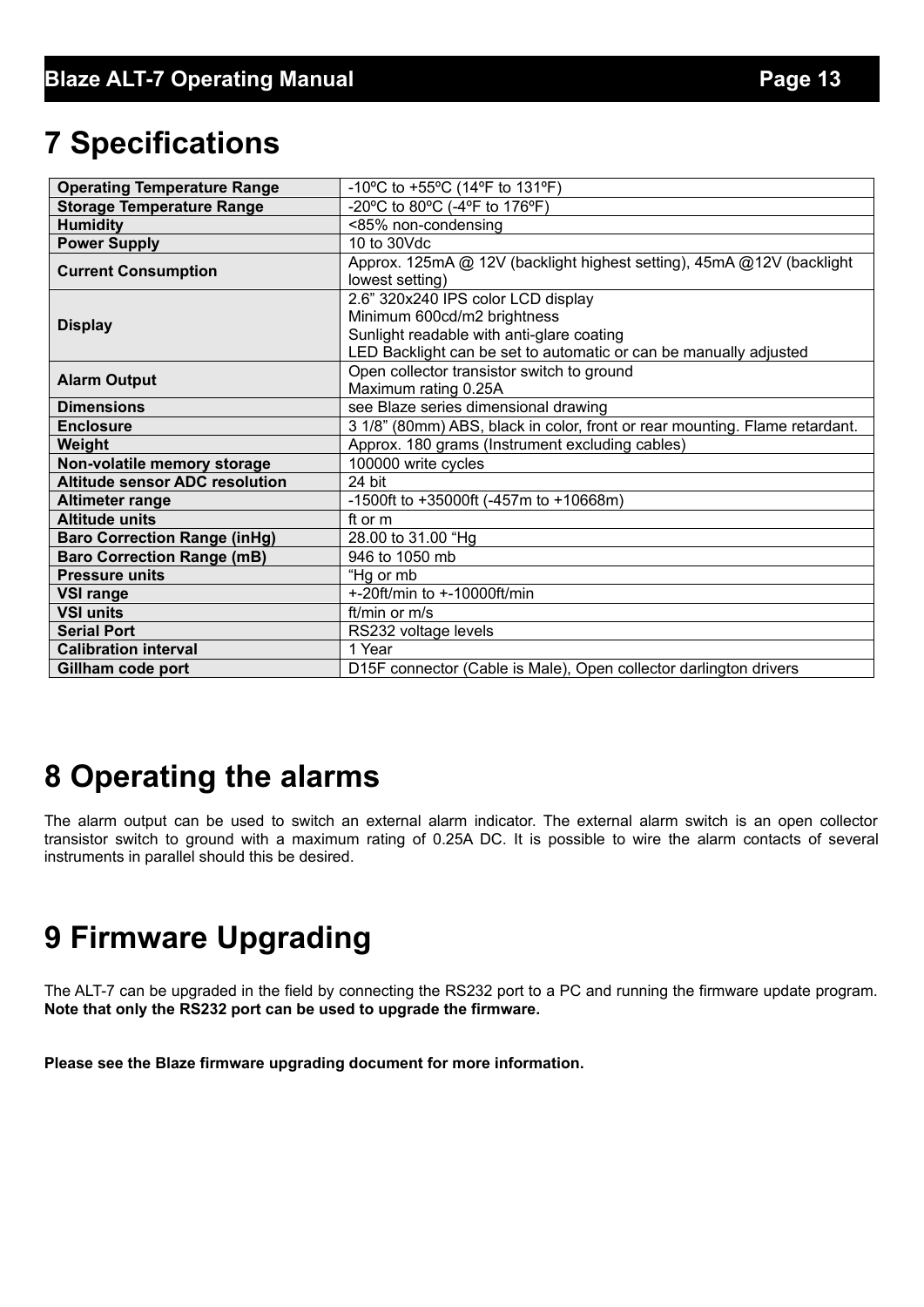# **10 Installation**

Connect the static port to a suitable static air pressure line. If you have a slow aircraft or an aircraft were the internal cabin pressure does not change during flight and is equivalent to the outside air pressure you may find that it is not required to connect a static port.

For installations in typical ultralight aircraft pods, be aware of possible pressure changes inside the pod during flight caused by ram air or suction effects. This may lead to a false indication of altitude. Often these effects are dependent on the current angle of attack of the airflow around your pod. You will need to install a suitable static port in these cases.

The ALT-7 static pressure port takes 4mm ID tubing. Use hose clamps to fasten the hose onto the ALT-7 static port.

## **10.1 Gillham Encoder transponder interface**

The ALT-7 altimeter will measure altitudes typically to around 42 000 ft, however, this requires a transponder that uses signal D4. Transponders that do not have D4 can only transmit altitudes up to 35000 ft. If your transponder only accepts codes A1 to C4 then you leave signal D4 unconnected. The ALT-7 produces inverted Gillman codes as required by virtually all transponders. The outputs are open collector types and will sink currents up to a few mA.

It is recommended to use shielded cable for the connection between the ALT-7 and the transponder if a long cable needs to be used. The shield should be connected to ground at one point only (either on the encoding altimeter side or on the transponder side).

The ALT-7 will switch all output drivers off if an error has occurred with the altitude sensor.

## **Important information**

Depending on laws and regulations in your country you may not be allowed to install a transponder and associated equipment yourself. This work may have to be done by a certified AMO or instrument technician.

Please check with your relevant authorities.

The ALT-7 encoding altimeter is uncertified equipment and may normally only be used in uncertified aircraft, homebuilt aircraft and microlights (ultralights). Special operations permits for other aircraft may be required. Please be very aware that any wiring mistake related to the application of Gillham codes to your transponder will result in incorrect altitudes broadcast by your transponder. Any installation involving the ALT-7 must be checked by a suitably equipped aircraft instrument maintenance outfit before operation. Failure to do this may be a criminal offence in your country.

#### **Attention:**

Your country may have regulations that do not allow you to install a transponder or an encoding altimeter yourself. The installation may have to be performed by an authorized person or company. Please check your applicable regulations with your aviation authorities.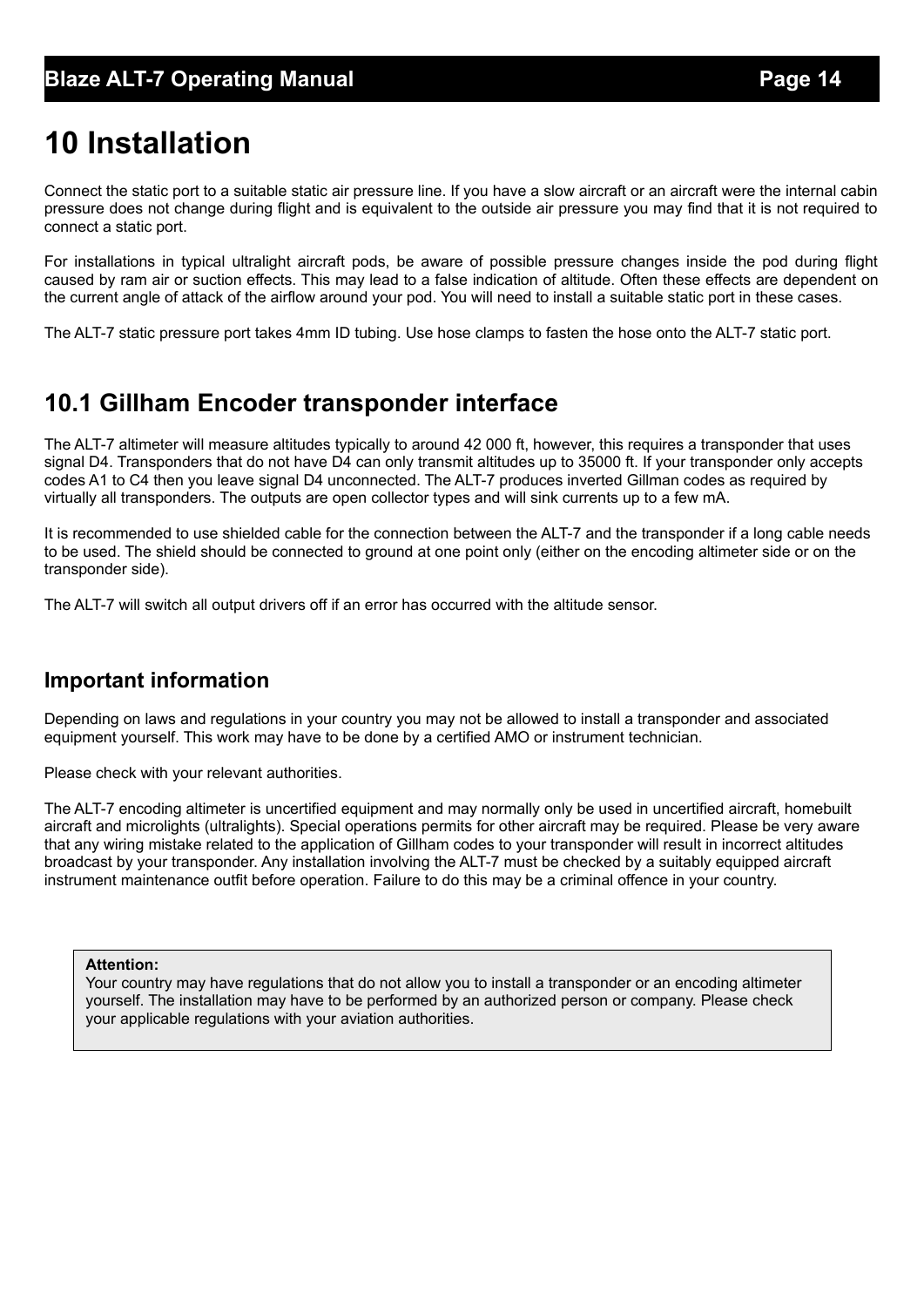## **Pinouts for various transponders**

The ALT-7 has a parallel output Gillham interface that can be directly connected to various parallel input transponders such as those from Garmin, Becker, King, Microair, etc. The output data contains the current pressure altitude with a fixed reference to 1013.25mB (29.92 inches mercury). The following table is of commonly used transponders and their Gillham code connections. Please consult your transponders installation manual on the physical position of every contact. Ensure that you wire the Gillham codes correctly and securely.

| <b>Transponder</b>          | A <sub>1</sub> | A <sub>2</sub> | A <sub>4</sub> | <b>B1</b> | <b>B2</b>      | <b>B4</b> | C <sub>1</sub> | C <sub>2</sub> | C <sub>4</sub> |
|-----------------------------|----------------|----------------|----------------|-----------|----------------|-----------|----------------|----------------|----------------|
| ARC RT359A/459A/859A        | 14             | 13             | 15             | 19        | 17             | 16        | 21             | 18             | 20             |
| <b>BECKER ATC 2000/3401</b> | 16             | 15             | 14             | 17        | 19             | 18        | 22             | 21             | 20             |
| BECKER ATC 4401             | 1              | $\overline{2}$ | 3              | 14        | 15             | 16        | 17             | 18             | 19             |
| BENDIX TRP-2060/2061/660    | 4              | 6              | 8              | 9         | 10             | 11        | 3              | 5              | 7              |
| BENDIX TR541A/641B          | A              | B              | С              | D         | E              | F         | Н              | J              | K              |
| COLLINS TDR-950/950L        | 12             | 10             | 7              | 6         | 5              | 4         | 8              | 11             | 9              |
| EDO-AIRE RT-777             | 7              | 5              | 3              | 12        | 13             | 14        | 8              | 6              | 4              |
| GARMIN 320/320A/327         | 3              | 5              | 6              | 9         | 11             | 12        | 10             | 4              | 7              |
| <b>GENAVE BETA 5000</b>     | 4              | 5              | 6              | 7         | 8              | 9         | 10             | 11             | 12             |
| <b>KING KT76/78</b>         | 6              | 7              | 9              | 4         | 1              | 2         | 3              | 8              | 10             |
| KING KT76A/78A/76C/79       | м              | ĸ              | J              | E         | C              | B         | D              |                | H              |
| <b>KING 750A</b>            | G              | н              | J              | K         |                | М         | P              | R              | S              |
| KING KT75                   | 6              | 7              | 8              | 9         | 10             | 11        | 12             | 13             | 14             |
| MICROAIR T2000              | 9              | 10             | 11             | 12        | 13             | 17        | 18             | 19             | 20             |
| NARCO AT50/50A/150          | 7              | 6              | 8              | 12        | 10             | 9         | 14             | 11             | 13             |
| NARCO AT5/6/6A              | $\overline{2}$ | 4              | 8              | 9         | 10             | 11        | 1              | 3              | 5              |
| RADAIR 250                  | 7              | 6              | 13             | 9         | 10             | 11        | 14             | 16             | 12             |
| <b>TERRA TRT250/250D</b>    | 5              | 17             | 16             | 15        | $\overline{2}$ | 14        | 3              | 4              | 18             |
| UPS/APPLLO SL70             | 13             | 31             | 12             | 33        | 14             | 32        | 16             | 34             | 15             |
| WILCOX 1014A                | Κ              | С              | W              | т         |                | D         | P              | F              | Z              |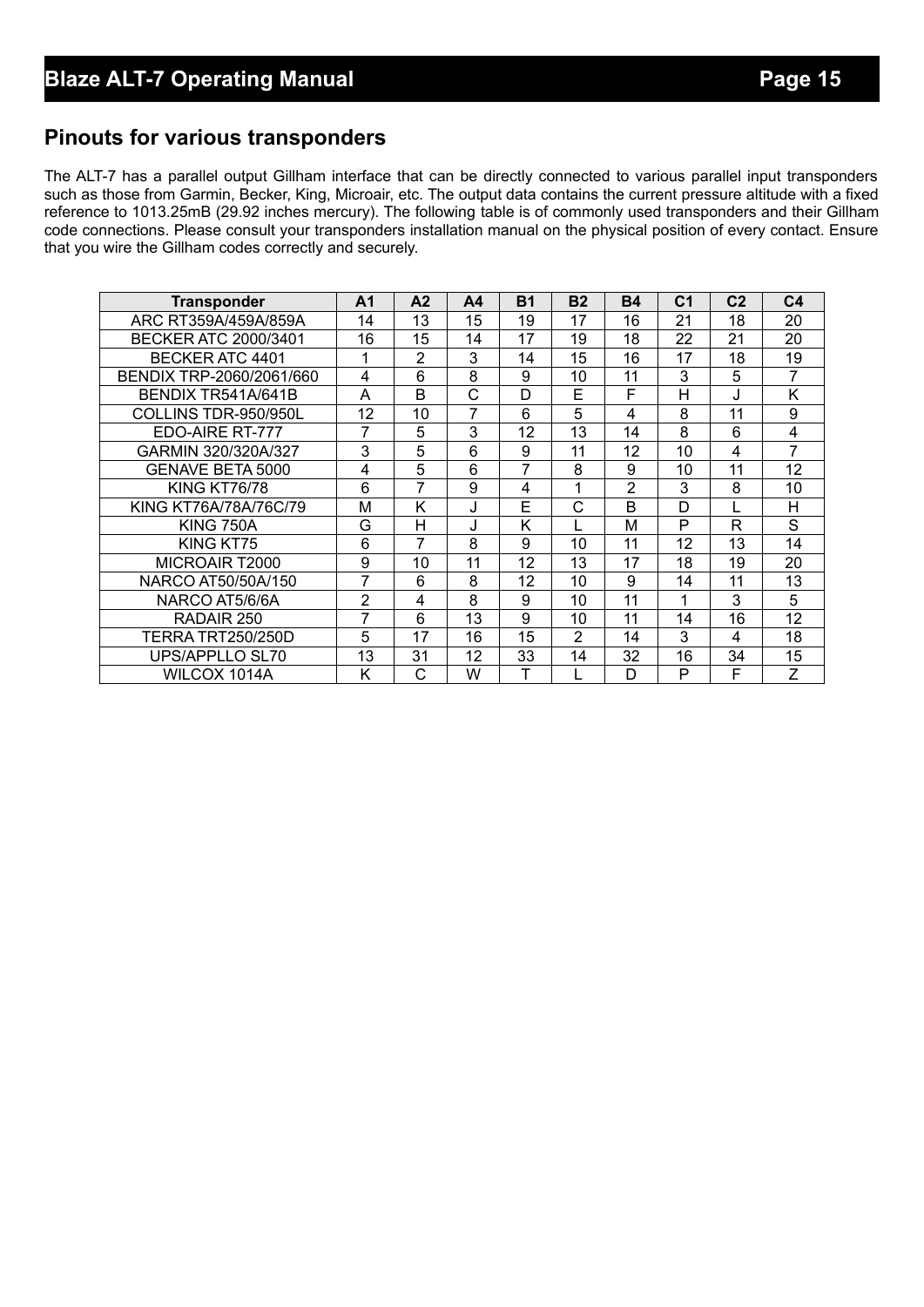## **10.2 Connection Diagram**

The use of an external 1A fuse is recommended. Connect the supply terminals to your aircrafts power supply. The ALT-7 can be used on both 12V and 24V without the use of any pre-regulators. Ensure that the supply voltage will not drop below 8V during operation as this may result in incorrect readings.

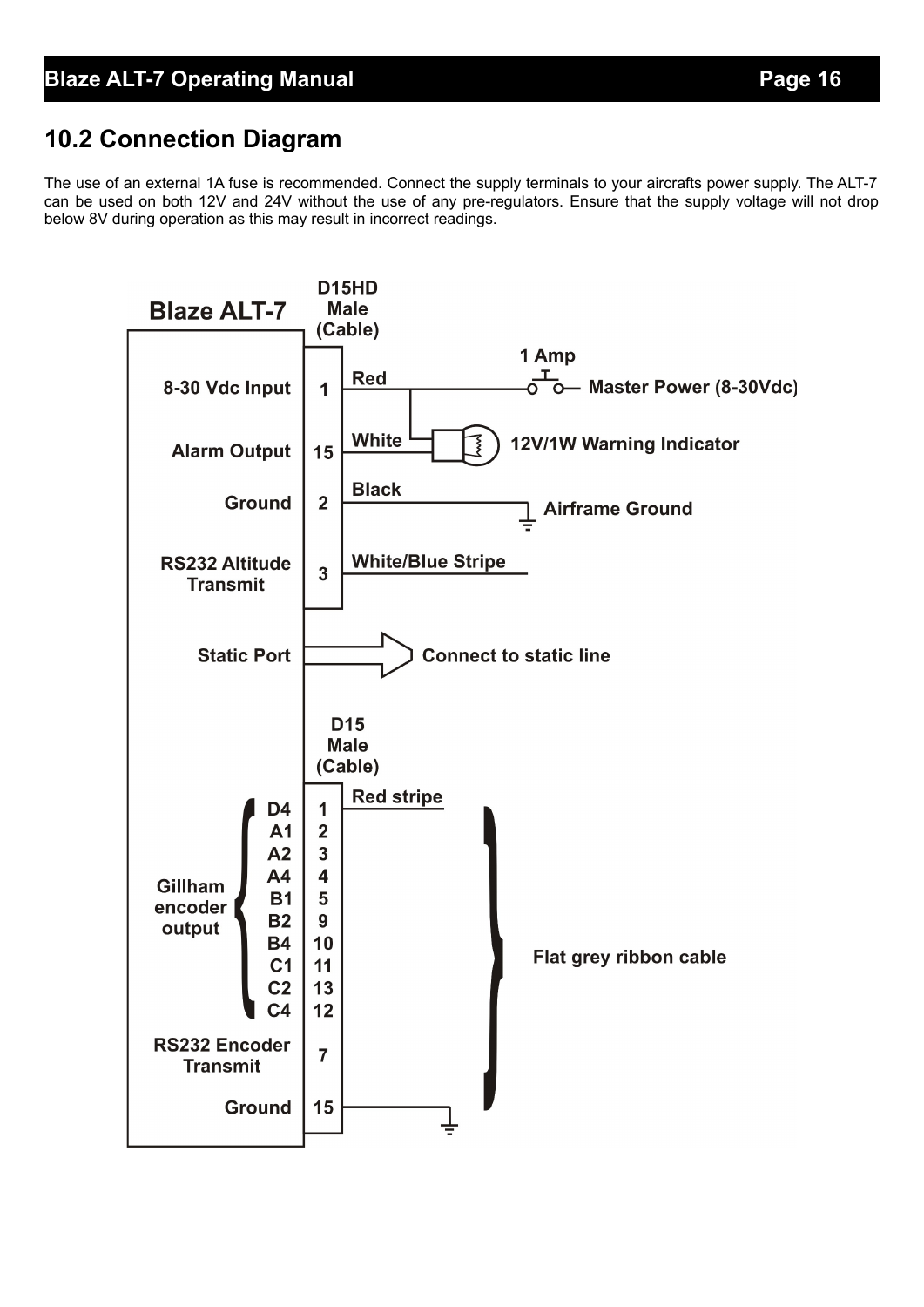## **10.3 Cable connections**

## **Main connector (D15HD) connector: Unit Female, Cable Male)**

| D15HD Pin | Color             | <b>Function</b>                           |
|-----------|-------------------|-------------------------------------------|
| 1         | <b>Red</b>        | 8-30Vdc power via power switch / circuit  |
|           |                   | breaker and fuse.                         |
| 2         | <b>Black</b>      | Ground.                                   |
| 3         | <b>White/Blue</b> | RS232 Transmit data (Firmware upgrading / |
|           | <b>Stripe</b>     | <b>RS232 Altitude output)</b>             |
| 4         |                   | RS232 Receive data (Firmware upgrading)   |
| 15        | White             | <b>Alarm Output (Open collector)</b>      |

## **Encoder Interface connector (D15 Unit Female, Cable Male)**

The Gillham code signals are on the grey flat ribbon cable. Note that one side on the cable is marked with a red line to indicate pin 1.

| D <sub>15</sub> Pin | Color               | <b>Function</b>              |
|---------------------|---------------------|------------------------------|
| 1                   | <b>Red Stripe /</b> | <b>Gillham Output D4</b>     |
|                     | <b>Grey</b>         |                              |
| $\mathbf 2$         | Grey                | <b>Gillham Output A1</b>     |
| 3                   | <b>Grey</b>         | <b>Gillham Output A2</b>     |
| 4                   | <b>Grey</b>         | <b>Gillham Output A4</b>     |
| 5                   | <b>Grey</b>         | <b>Gillham Output B1</b>     |
| 7                   | <b>Grey</b>         | <b>RS232 Transmit output</b> |
| 9                   | <b>Grey</b>         | <b>Gillham Output B2</b>     |
| 10                  | <b>Grey</b>         | <b>Gillham Output B4</b>     |
| 11                  | Grey                | <b>Gillham Output C1</b>     |
| 12                  | <b>Grey</b>         | <b>Gillham Output C4</b>     |
| 13                  | <b>Grey</b>         | <b>Gillham Output C2</b>     |
| 15                  | Grey                | <b>Ground</b>                |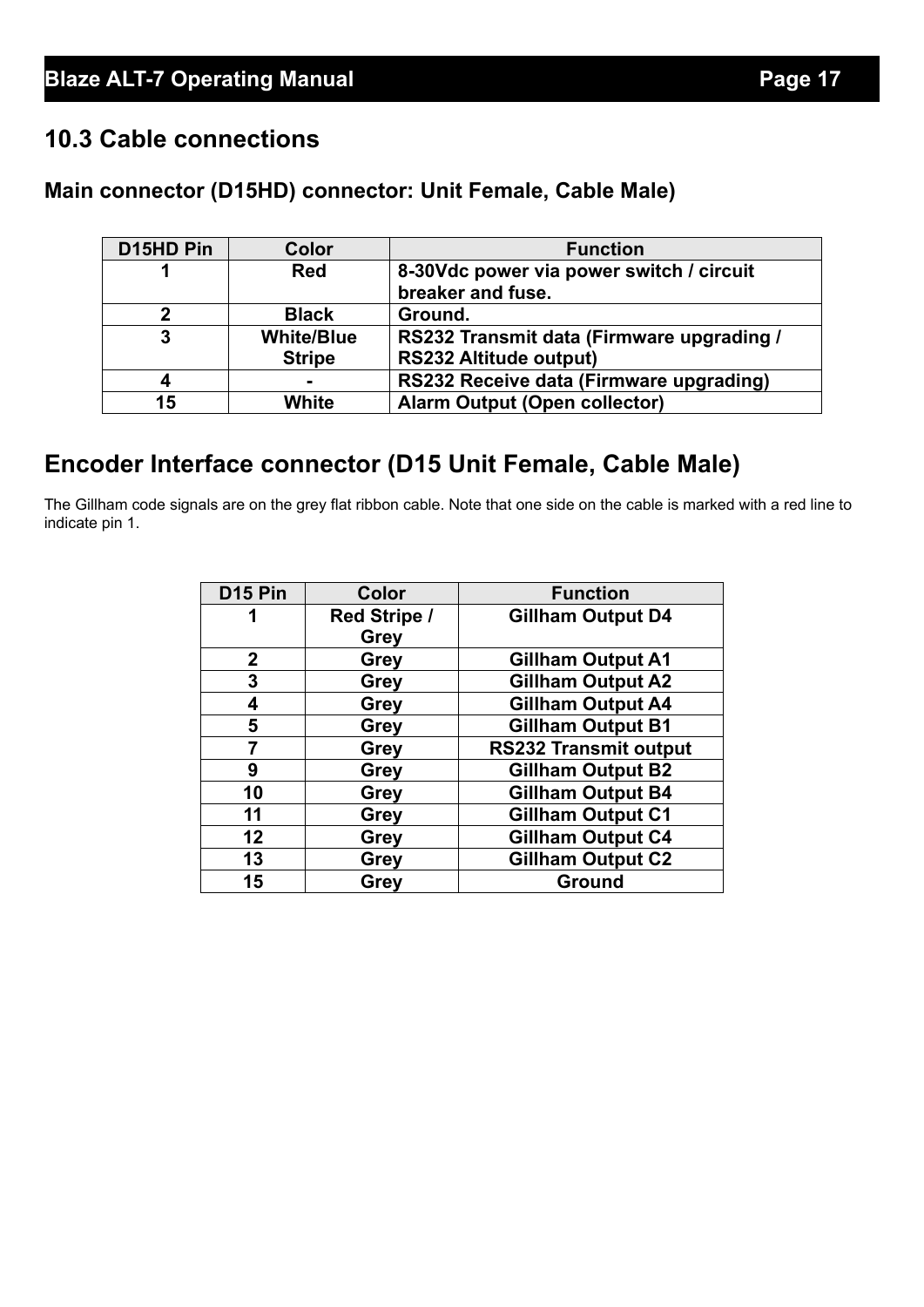# **11 Dimensions**



## Stratomaster Blaze 3.125" (80mm) Dimensions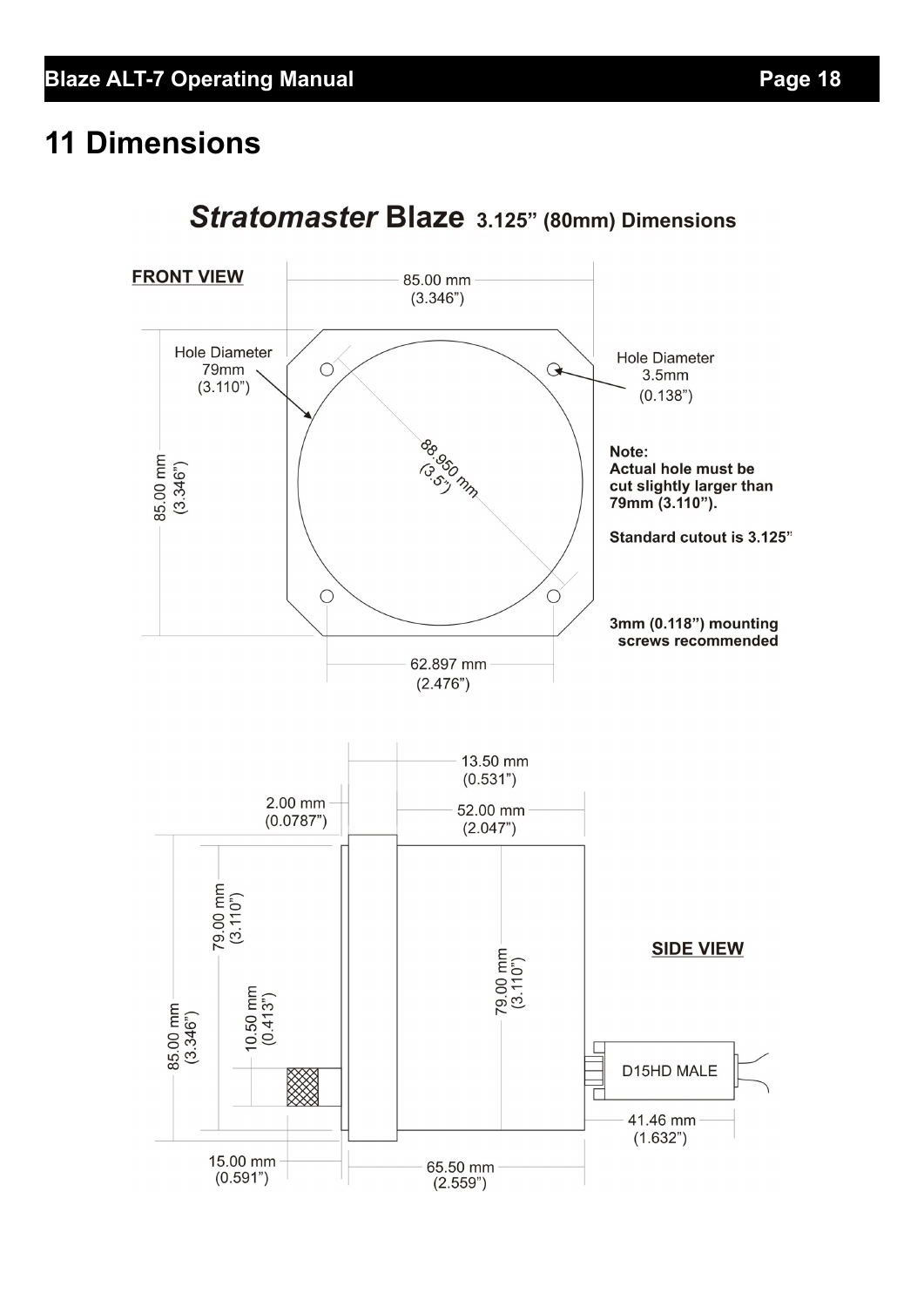# **12 Cleaning**

The unit should not be cleaned with any abrasive substances. The screen is very sensitive to certain cleaning materials and should only be cleaned using a clean, damp cloth.

> **Warning:** The ALT-7 is not waterproof, serious damage could occur if the unit is exposed to water and/or spray jets.

# **13 Warranty**

This product carries a warranty for a period of one year from date of purchase against faulty workmanship or defective materials, provided there is no evidence that the unit has been mishandled or misused. Warranty is limited to the replacement of faulty components and includes the cost of labor. Shipping costs are for the account of the purchaser.

**Note:** Product warranty excludes damages caused by unprotected, unsuitable or incorrectly wired electrical supplies and or sensors, and damage caused by inductive loads.

# **14 Disclaimer**

Operation of this instrument is the sole responsibility of the purchaser of the unit. The user must make themselves familiar with the operation of this instrument and the effect of any possible failure or malfunction.

This instrument is not certified by the FAA. Fitting of this instrument to certified aircraft is subject to the rules and conditions pertaining to such in your country. Please check with your local aviation authorities if in doubt. This instrument is intended for ultralight, microlight, home built and experimental aircraft. Operation of this instrument is the sole responsibility of the pilot in command (PIC) of the aircraft. This person must be proficient and carry a valid and relevant pilot's license. This person has to make themselves familiar with the operation of this instrument and the effect of any possible failure or malfunction. Under no circumstances does the manufacturer condone usage of this instrument for IFR flights.

#### **IMPORTANT NOTICE:**

You must make your own determination if the products sold by MGL Avionics are safe and effective for your intended applications. MGL Avionics makes no representations or warranties as to either the suitability of any of the products we sell as to your particular application or the compatibility of any of the products we sell with other products you may buy from us or anywhere else, and we disclaim any warranties or representations that may otherwise arise by law. Also, we offer no specific advice on how to install any of the products we sell other than passing along anything that may have been provided to us by the manufacturer or other issues. If you are in need of further information or guidance, please turn to the manufacturer, FAA Advisory Circulars and guidance materials, the Experimental Aircraft Association, or other reputable sources.

**Continuing development sometimes necessitates specification changes without notice.**